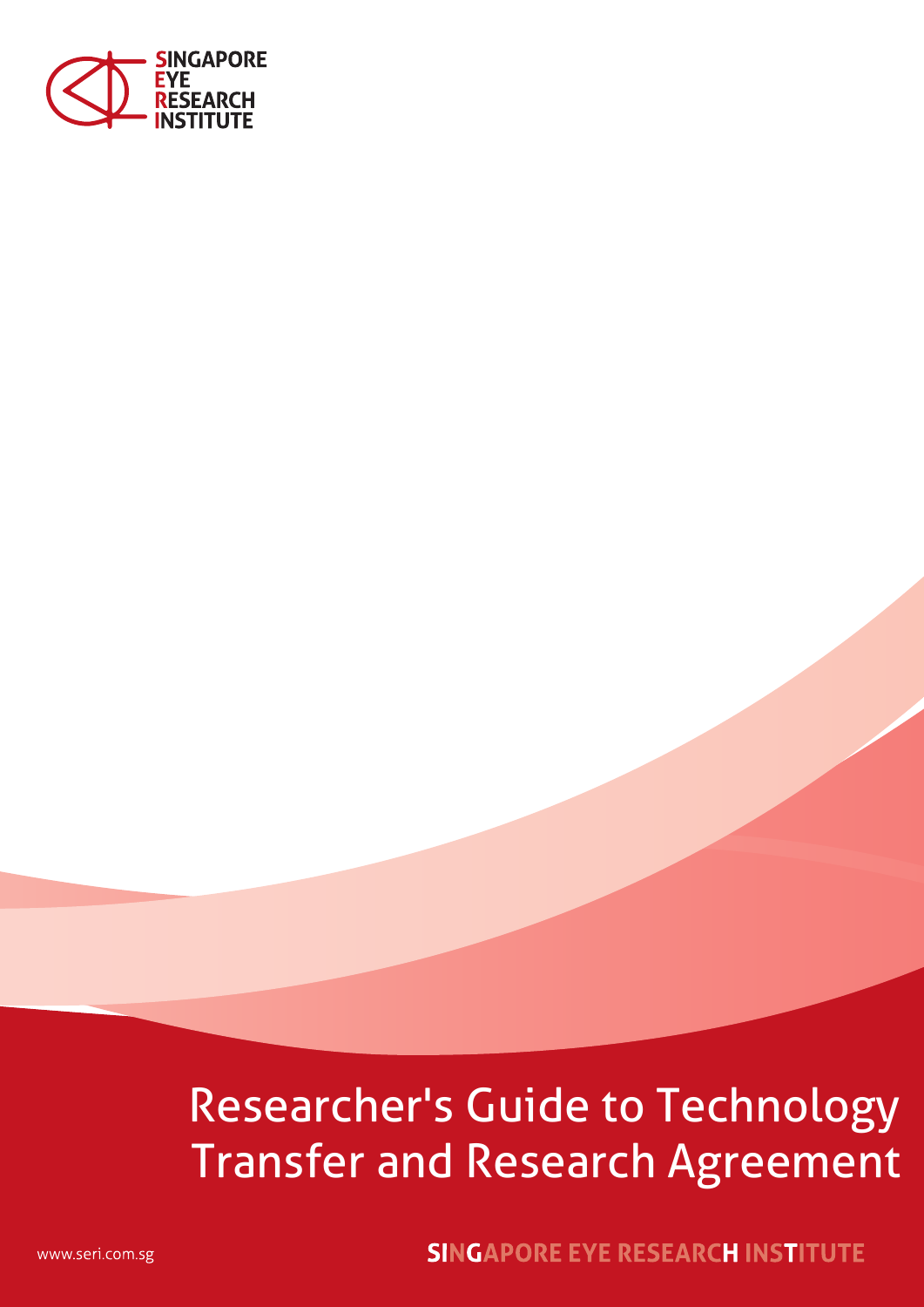### **CONTENTS**

| 1.               | <b>WHERE TO LOCATE INFORMATION</b>        |    |
|------------------|-------------------------------------------|----|
| 2.               | THE SERI BD OFFICE                        | 2  |
| $\overline{3}$ . | <b>TECHNOLOGY DISCLOSURE</b>              | 3  |
| 4.               | <b>INVENTION DISCLOSURE</b>               | 5  |
| 5.               | <b>PATENTS</b>                            | 6  |
| 6.               | <b>OWNERSHIP OF INTELLECTUAL PROPERTY</b> | 8  |
| 7.               | <b>COMMERCIALIZATION</b>                  | 9  |
| 8.               | <b>RESEARCH AGREEMENTS</b>                | 11 |

This guide answers some of the most common questions encountered from researchers and is organised to give a broad overview of the technology transfer process and the services available to researchers at the SERI BD office.

*This booklet is based with permission on the University of Michigan's "Inventor's Guide to Technology Transfer." We are grateful to the University of Michigan for their kind permission to use their material.*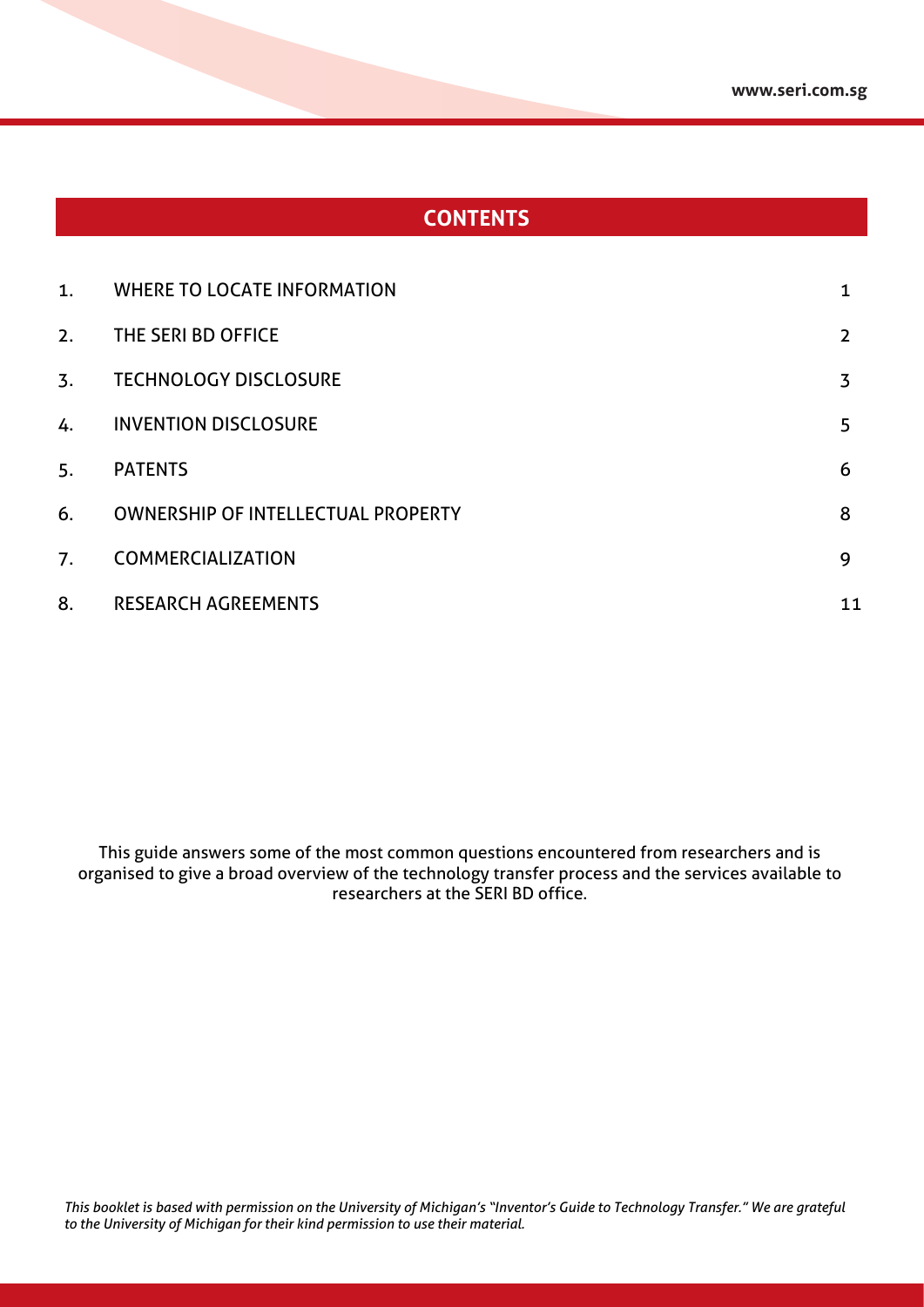## **1. WHERE TO LOCATE INFORMATION**

- **I've made an invention and would like to know more.** See section 4 ("Invention Disclosure"), page 5.
- **I want to protect my invention before publishing.** See section 5 ("Patents"), page 6.
- **I'm considering a research collaboration with an industrial or academic partner.** See section 8 ("Research Agreements"), page 11.
- **I have an industrial partner who may be interested in partnering with SERI.** See section 8 ("Research Agreements"), page 11.
- **I have an industrial partner who wants to license my technology or invention(s).** See sections 3 ("Technology Transfer") and 7 ("Commercialization"), pages 3 and 9, respectively.
- **I would like to form a spinoff company based on my inventions.** See sections 3 ("Technology Transfer") and 7 ("Commercialization"), pages 3 and 9, respectively.

#### **For further details and support regarding all questions and topics, please contact the BD office:**

- Email: danny.belkin@seri.com.sg
- Tel.: 6576-7214
- Location: SERI @ Academia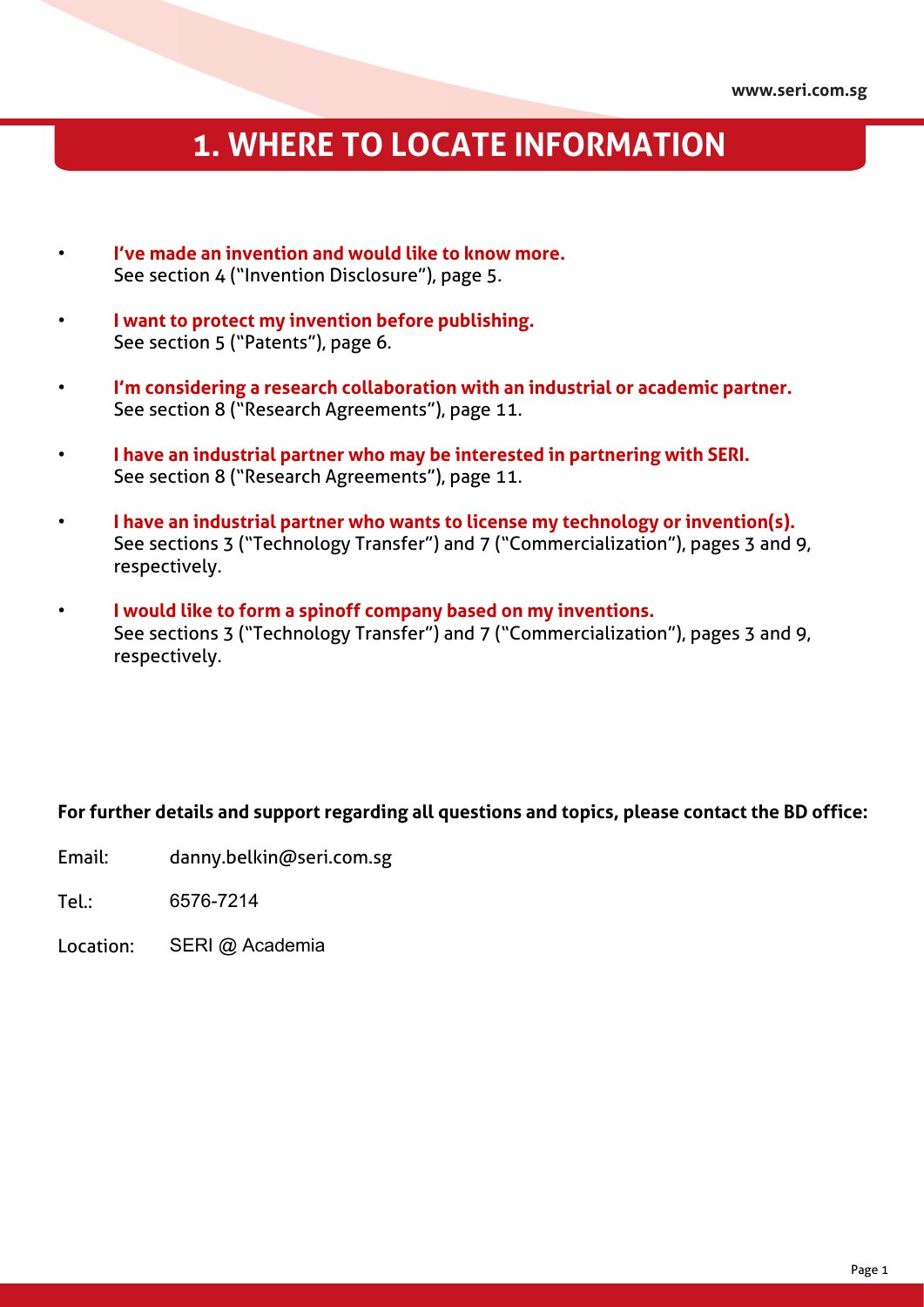### **2. THE SERI BD OFFICE**

This SERI Business Development (BD) office has been set up to drive the development of promising SERI technology towards commercialization, via direct licensing to industry or spinning off of start-up companies. As part of this the office will be charged with managing SERI's Intellectual Property (IP) portfolio and ensuring SERI and its researchers receive the optimal return from their work.

Additional tasks of the SERI BD office will include initiating and maintaining industry contacts with the goal of generating industry-sponsored research collaborations; protecting SERI's interest regarding IP and revenue within the framework of research collaborations; educational efforts on commercialization, business development, intellectual property protection and other related topics towards the SERI and SingHealth clinical and research communities; communication efforts towards industry and other relevant parties with the goal of enhancing SERI's image and increasing the Institute's appeal to external partners; and the training of BD professionals who will in coming years be able to expand the breadth of technology sources for which effective commercialization activities are carried out.

#### **How do I work with the SERI BD office?**

The process of technology development and commercialization can be long, expensive and require a substantial amount of specialized experience. The role of the SERI BD office is to either offer these directly to inventors or facilitate linking them to relevant resources, such as design, testing or manufacturing partners.

Whether you're considering a research collaboration, an invention, a material transfer or any other aspect of your research that has to do with IP, commercial potential or revenue sharing, we encourage you to contact the BD office. This can be at any time along the research pathway: prior to, during, or following your research, according to your needs.

We want to ensure that you are aware of the options that will best leverage the commercial potential of your work. The process of technology transfer is summarised below. Note that these steps can vary in sequence and often occur simultaneously and that the Institute might decide to stop the process of technology transfer depending on the progress of protecting and/or marketing of the invention.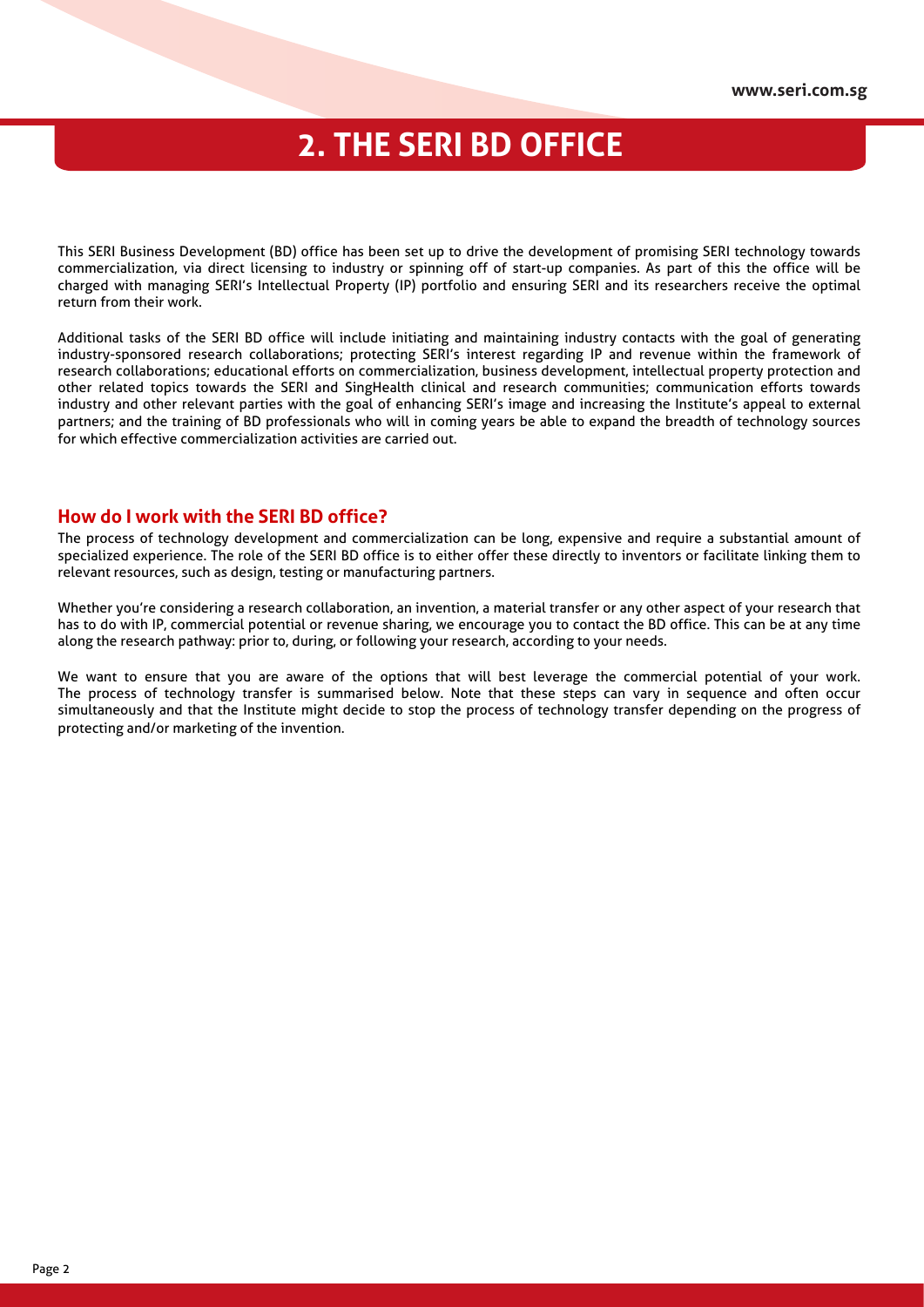## **3. TECHNOLOGY TRANSFER**

#### **What is technology transfer?**

The purposeful transfer of the results of research from universitites and research institutions into the market.

#### **How long does the technology transfer process take?**

The process of protecting an invention and deciding on the best route for commercialization (either finding the right licensing partner or moving towards spinning off a company) may take months - and even years - to complete. The amount of time will depend on the development stage of the invention, the market for the invention, competing technologies, the amount of work needed to bring a new concept to market-ready status, and the resources and willingness of the licensees and the inventors.

#### **The technology transfer process at a Glance**

**1. Research:** Observations and experiments during research activities often lead to discoveries and inventions. An invention is any useful process, machine, composition of matter, or any new or useful improvement of the same. Often, more than one person may have contributed to the inventions. For this reason and others, it is crucial to document the work done very carefully - this record keeping can turn out to be of paramount importance once commercial value is seen in the research outcomes!

**2. Invention Disclosure:** The written notice of invention to the BD office that begins the formal technology transfer process. An Invention Disclosure remains a confidential document, and should fully document your invention so that the options protecting the invention and commercialization can be evaluated and pursued. This document will be mailed to you upon contacting the BD office with a potential invention. It is important to keep in mind that SERI has implemented the SingHealth IP policy - the BD office can help you understand how this policy applies to the results of your research.

**3. Assessment:** The period (normally taking around 1 month) in which the BD and relevant IP office (SingHealth, A\*Star, or other, depending on the agreements underlying the research) review the Invention Disclosure and conduct patent searches.

**4. Protection:** The process in which protection of the intellectual property rights to the invention are secured. This is done so that there is an asset to transfer to a third party. Patent protection begins with the filing of a patent application with one or more government patent offices. Once a patent application has been filed, it will require several years and a lot of money to obtain an issued patent.

**5. Marketing:** With your involvement the BD office staff identifies candidate companies that have the expertise, resources, and business networks to bring the technology to market. This may involve partnering with an existing company or forming a start-up. Your active involvement can dramatically enhance this process.

**6. Spinning off a start-up:** If creation of a new business start-up has been chosen as the optimal commercialization path, the BD office will work to assist the founders in planning, creating and finding funding for the company.

**7. Licensing:** A license agreement is a contract between SERI ("licensor") and a third party ("licensee") in which the institute grants certain rights of use of an invention to the external party for financial or other benefits. A license agreement is used with both new start-up businesses and established companies.

**8. Commercialization:** The licensee of the invention continues the advancement of the invention and makes other business investments to develop the product or service. This step may entail further development, regulatory approvals, sales and marketing, support, training, and other activities.

**9. Revenue:** Revenues (net income) received by SERI from licensees are distributed as follows, depending on the body funding the research:

• NMRC/SingHealth funded research: 50% inventor(s); 40% SERI; 10% SingHealth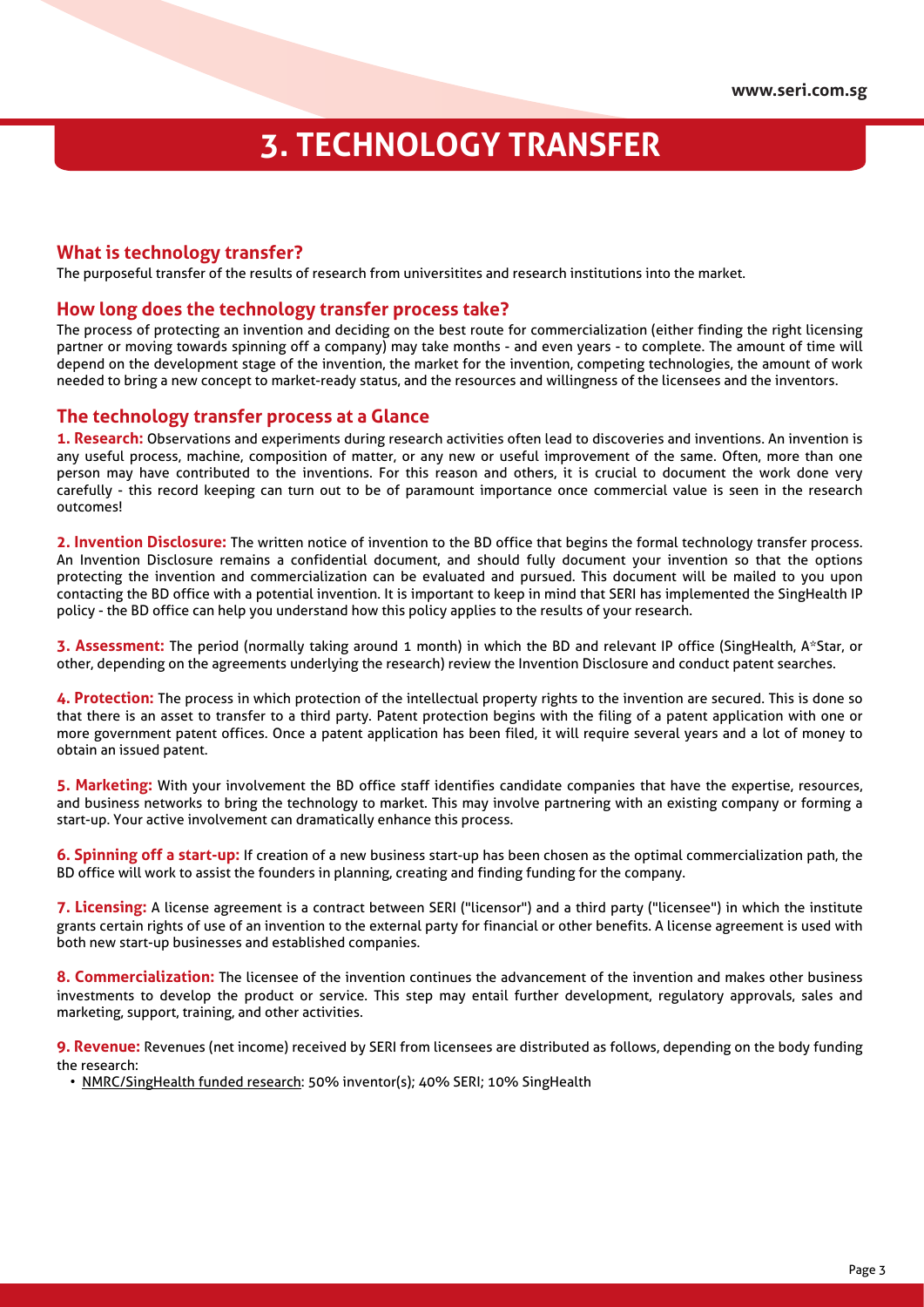#### **What regulatory issues can I expect to encounter during the technology commercialization process?**

Developing a new healthcare technology (whether device, therapeutic, software or diagnostic) from invention to commercial stage is a prolonged, complicated and expensive process, involving a high degree of regulation. Diligent work is required to demonstrate the quality, safety and effectiveness of the product, and regulatory submissions will be required in several stages to prove to the authorities that this work has been carried out, and done so in an appropriate fashion.

Despite the fact that regulatory documents are generally easily accessible online, finding your way through them is far from simple, especially when dealing with authorities in multiple countries. The BD office is there to assist you by providing access to regulatory professionals who can help you in developing this area as you advance along the R&D pathway.

#### **How can I help in this process?**

• Contact the BD office at danny.belkin@seri.com.sg or call on 6322 8311 when you believe you have an invention or idea with potential commercial or research value.

• Complete and submit the Invention Disclosure form, which will be sent to you, in sufficient time to file a patent application before publicly disclosing your invention or publishing a manuscript.

• To avoid risking your patent rights and possibly hindering the opportunity to market your invention, contact the BD office before holding any discussions with people outside SERI. If a patent application has not yet been filed, we will provide you with a Non-Disclosure Agreement for the party to sign before you describe your invention.

• On the Invention Disclosure, include companies and contacts you believe might be interested in your invention or who may have already contacted you about it. Studies have shown that over 70 % of all licenses are executed with commercial entities known by the inventor, so your contacts can be extremely useful.

• Respond to the requests of the BD office and SingHealth IP and legal offices. While some aspects of the patent and licensing process will require significant participation on your part, we will strive to make efficient use of your valuable time. • Keep the BD office informed of upcoming publications or interactions with companies related to your intellectual property.

#### **Have there been SERI technologies which have been successfully commercialized?**

A growing number of technologies developed at SERI, some in collaboration with external partners, have been commercialized. This includes the Tan Endoglide, a corneal surgery device which was initially licensed to a medical device company in 2008 and is now nearing its third generation, which will likewise be developed and marketed together with this partner; lenticular storage technology which has recently been licensed to a new Singapore-based start-up company which will pursue its commercialization in the region; and several ocular imaging software technologies which have been licensed to well known industrial companies in the ophthalmic imaging domain. The highly promising and continually developing technology portfolio being developed at SERI ensures that this list will be supplemented by additional licenses and spin-offs in the coming months.

#### **What funding is available beyond the usual grant awarding bodies?**

While 'traditional' funding sources, such as research grants, will continue to play a part in fostering commercializable medical technology, additional sources of funding and support are available particularly for projects with an applied or marketoriented goal. These can come from a variety of sources and can be used for different steps along the technology development path, including proof-of-concept, proof-of-value, preclinical and clinical testing of devices and compounds.

In addition, SERI is striving to establish its own ophthalmic technology incubator framework to support the in-house development of commercially-oriented projects.

If you're interested in learning more about such sources of support, please contact the BD office.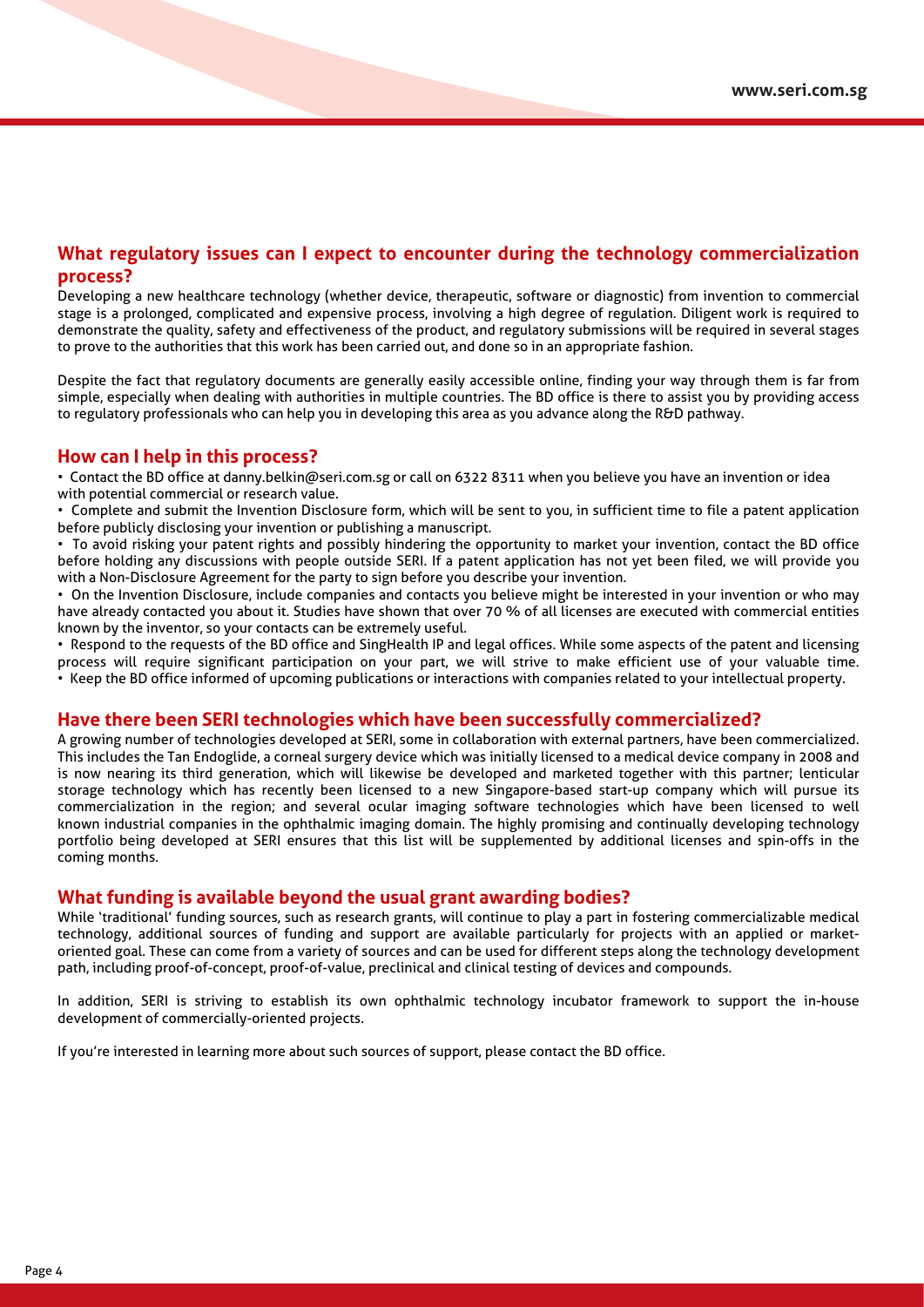### **4. INVENTION DISCLOSURE**

#### **What is an Invention Disclosure?**

An Invention Disclosure is a description of your invention or development that is provided to the BD office. The Invention Disclosure should also list all sponsors of the research and should include any other information necessary to begin pursuing protection and commercialization activities. It is critical that you note the date of any upcoming publication or other public disclosures describing the invention.

To initiate the process, contact the BD office and you will receive the ID document. This document will be treated as confidential within SERI. You will be contacted after your submission of the Invention Disclosure with information on the evaluation process of your invention.

#### **How are Invention Disclosures evaluated?**

BD office staff will, along with the help of the inventors and patent office staff (whether at SingHealth or other, examine each invention disclosure to review the novelty of the invention, competing technologies, patentability and marketability, relationship to related intellectual property, size and growth potential of the relevant market, amount of time and money required for further development.

#### **How do I know if my discovery is an invention? Should I be submitting an Invention Disclosure?**

You are encouraged to submit an Invention Disclosure for all developments that you feel may solve a significant problem and/ or have significant value. If you are in doubt, contact the BD office to discuss the potential invention.

#### **When should I complete an Invention Disclosure?**

You should complete an Invention Disclosure whenever you feel you have discovered or developed something unique with possible commercial value. This should be done well before public disclosure of any aspect of the invention, which can be through publications, poster sessions, conferences, press release, abstracts, or other communications. Publicly disclosed inventions have a minimal potential for patent protection in most countries.

#### **Will I be able to publish the results of my research and still protect the commercial value of my intellectual property?**

Yes, but since patent rights are affected by these activities, it is best to contact the BD office and then submit an Invention Disclosure form well before any public communication or disclosure of the invention.

Once publicly disclosed (published or presented in any form), an invention may have restricted or minimal potential for patent protection. Be sure to inform your contact at the BD office of any imminent or prior presentation, lecture, poster, abstract, web site, description, research proposal submission, dissertation/thesis, publication, or other public presentation of the invention.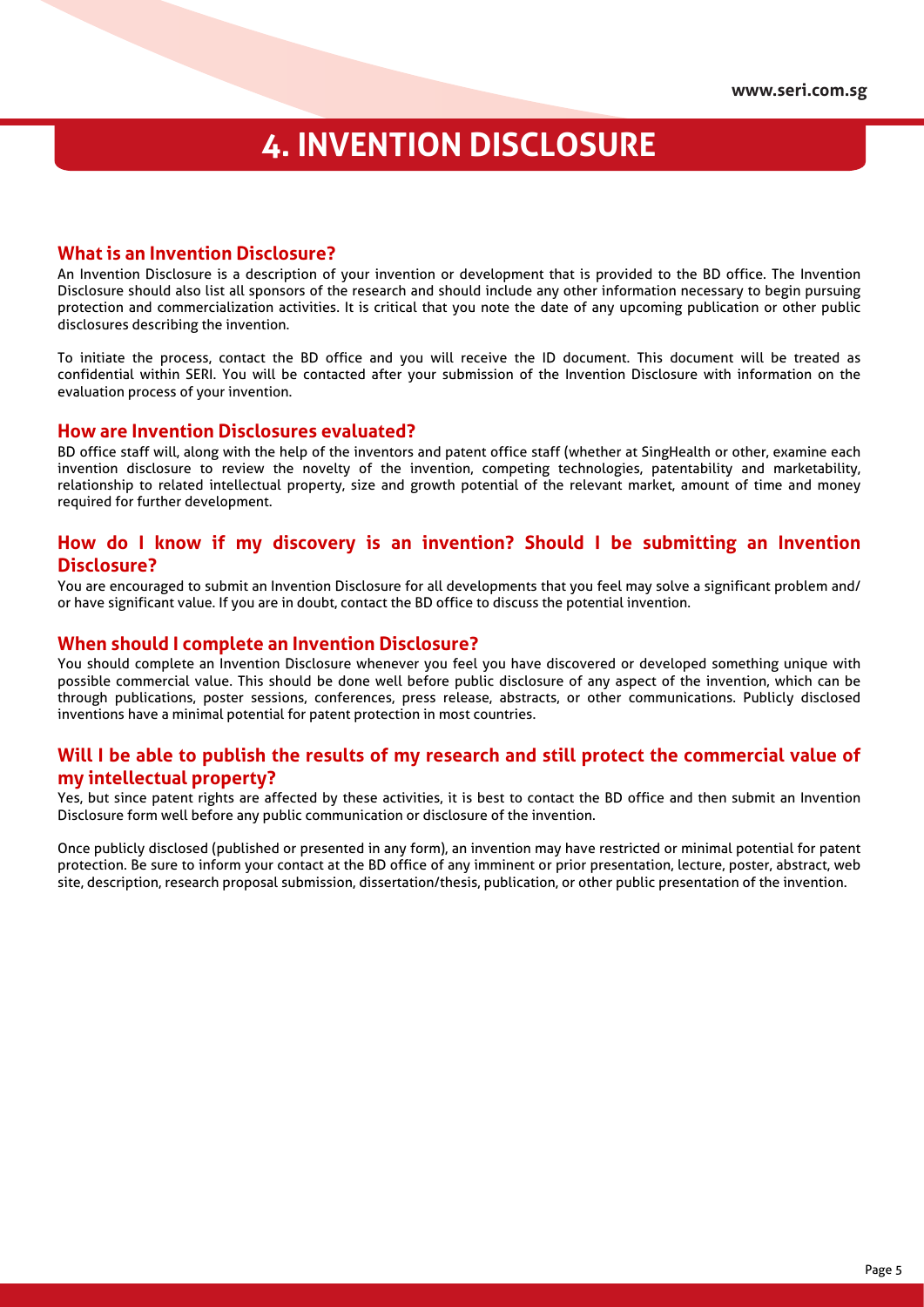### **5. PATENTS**

#### **What is a patent?**

A patent gives the holder the right to exclude others from making, using, selling, offering to sell, and importing any patented invention. Note, however, that a patent does not provide the holder any affirmative right to practise a technology, since it may fall under a broader patent owned by others; instead, your patent only excludes others from practising it. Patent claims are the legal definition of an invention's protectable invention.

#### **What type of subject matter can be patented?**

Patentable subject matter includes processes, machines, composition of matters, and methods.

#### **Can someone patent naturally occurring substances?**

Not in its natural state. However, a natural substance that has never before been isolated or known may be patentable in some instances, but only in its isolated form (since the isolated form had never been known before). A variation of a naturally occurring substance may be patentable if an inventor is able to demonstrate substantial non-obvious modifications that offer significant advantages in using the variant.

#### **What is the definition of an inventor on a patent and who determines this?**

An inventor is a person who makes an original and substantive contribution to the conception of the ideas in the patent claims of a patent application. An employer or person who furnishes money to build or practice an invention is not an inventor, neither is a person who tests or reduces someone else's idea into practice, nor someone who provides samples for an experiment. Determination of inventorship may require an intricate legal process by the patent attorney prosecuting the application.

#### **Who is responsible for patenting?**

SingHealth, A\*Star and other institutional IP offices contract external, Singapore-based patent attorneys for patent prosecution and maintenance. Inventors work with the IP offices in drafting the patent applications and responses to patent offices in countries where the patent is pending.

#### **How does the patenting process progress?**

Patent applications are generally drafted by an external patent attorney, although early ('provisional') applications may be in the form of a research manuscript. For more advanced patenting stages, the patent attorney will ask you to review an application before it is filed and will also ask you questions about inventorship of the application claims. Filing a provisional application institutes a reference filing date which can later be referenced as commencing the patent protection period. Filing a provisional application also allows the inventor(s) to publicly disclose his or her invention without invalidating the patent. However, a provisional does not become an issued patent unless a 'regular', non-provisional patent is applied for by the applicant within one year.

At the time an application is filed, the patent attorney will ask the inventor(s) to sign an Inventor's Declaration and an Assignment under which the inventor(s) assigns his or her rights in the patent to SingHealth or A\*Star, depending on the body funding the research. This is part of normal patenting procedures, and your signing the document does not mean that you relinquish the right to potentially receive remuneration.

A search report is sent from the patent office 14-16 months from the first filing. The search report lists all prior art documents found by the Examiner and includes them as copies. More often than not, the Examiner rejects the application because either certain formalities need to be cleared up, or the claims are not patentable over the "prior art" (anything that workers in the field have made or publicly disclosed in the past).

The patent attorney files a written response by amending the claims and/or pointing out why the Examiner's position is incorrect. This procedure is referred to as patent prosecution and it may take more than one correspondence between the Examiner and the patent attorney. During the prosecution process, input from the inventor(s) is often needed to confirm the patent attorney's understanding of the technical aspects of the invention and/or prior art cited against the application. Your application is published 18 months after the filing date. Your invention will appear in databases accessible to other people and it will act as prior art against any future patent applications.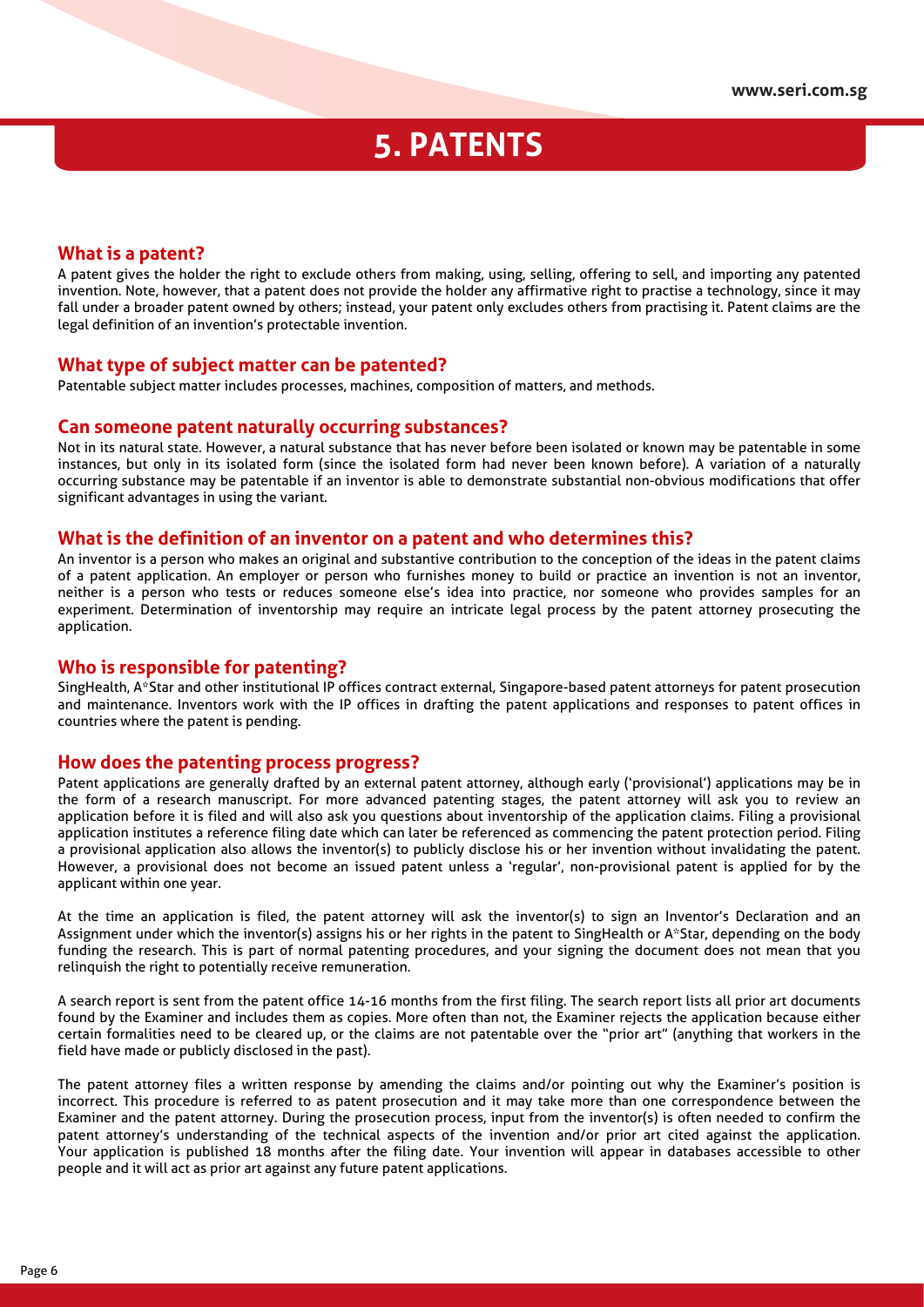#### **Can patent applications be changed during the filing process?**

While in theory any provisional patent application can be amended after filing, amendments increasing the application's scope will be disqualified. If you're still in the provisional stage, the recommended strategy is to file a new provisional application as soon as possible to establish a priority date for the added information you wish to add, rather than attempting to add these to an existing application.

#### **Is there such a thing as an international patent?**

No, but an international agreement known as the Patent Cooperation Treaty (PCT) provides a streamlined filing procedure for most industrialized nations. A PCT application is generally filed one year after the corresponding first national patent application has been submitted. The PCT application must later be filed in the national patent office of any country in which the applicant wishes to seek patent protection, generally within 30 months of the earliest claimed filing date.

#### **What is the timeline of the patenting process and resulting protection?**

The average patent application is pending for about 4 years. Once a patent is issued, it is enforceable for 20 years from the initial filing of the application that resulted in the patent, assuming the patent office's mandated maintenance fees are paid.

#### **Will SERI, SingHealth or A\*Star initiate or continue patenting activity without an identified licensee?**

Often SERI, together with the body filing the patent (SingHealth or A\*Star), accepts the risk of filing a patent application before a licensee has been identified. After the institute's rights have been licensed to a licensee, the licensee generally assumes the patent expenses.

It will occur at times that the Institute is forced to decline further patent prosecution after a reasonable period of attempting to identify a licensee, as sustaining a patent can prove extremely costly.

#### **What happens if a patent is infringed?**

Infringement is the unauthorized use of an invention claimed in a patent. When infringement happens, the holder of the patent (in our case, SERI or its partners) has the option to sue the infringing party in court, and ask the court for an injunction to prevent the continuation of the patent infringement. The patent holder can also ask for award of damages, which can be substantial. As patent infringement litigation can be extremely expensive, most infringement cases never reach trial, with the threat of being forced to defend against a patent infringement lawsuit compelling companies in many cases to pay royalties or abandon particular products.

#### **Can I patent a new method of using currently patented inventions?**

While this is a legally complex question, the simple answer is that there is no limitation on filing new patents on already patented inventions. However, when seeking to commercialize this new patent a license will need to be obtained from the holder of the original patent, and this may limit the ability to find commercial partners and bring the new invention to market. This situation can thus restrict the attractiveness of such a new invention; however it can also be positive as the license holder for the original invention can potentially add a new method of use which adds substantial value, and the inventors of the new method can link directly to a strategic partner with existing marketing and sales capability.

In such complex cases a comprehensive case-by-case freedom to operate analysis will be required to assess the exact IP circumstances and recommend the optimal path to take. If you encounter a case in which you discover a beneficial way of using an already patented invention and wish to evaluate the possibilities from a patent law and commercialization standpoint, please approach the BD office and we will examine this with you in depth.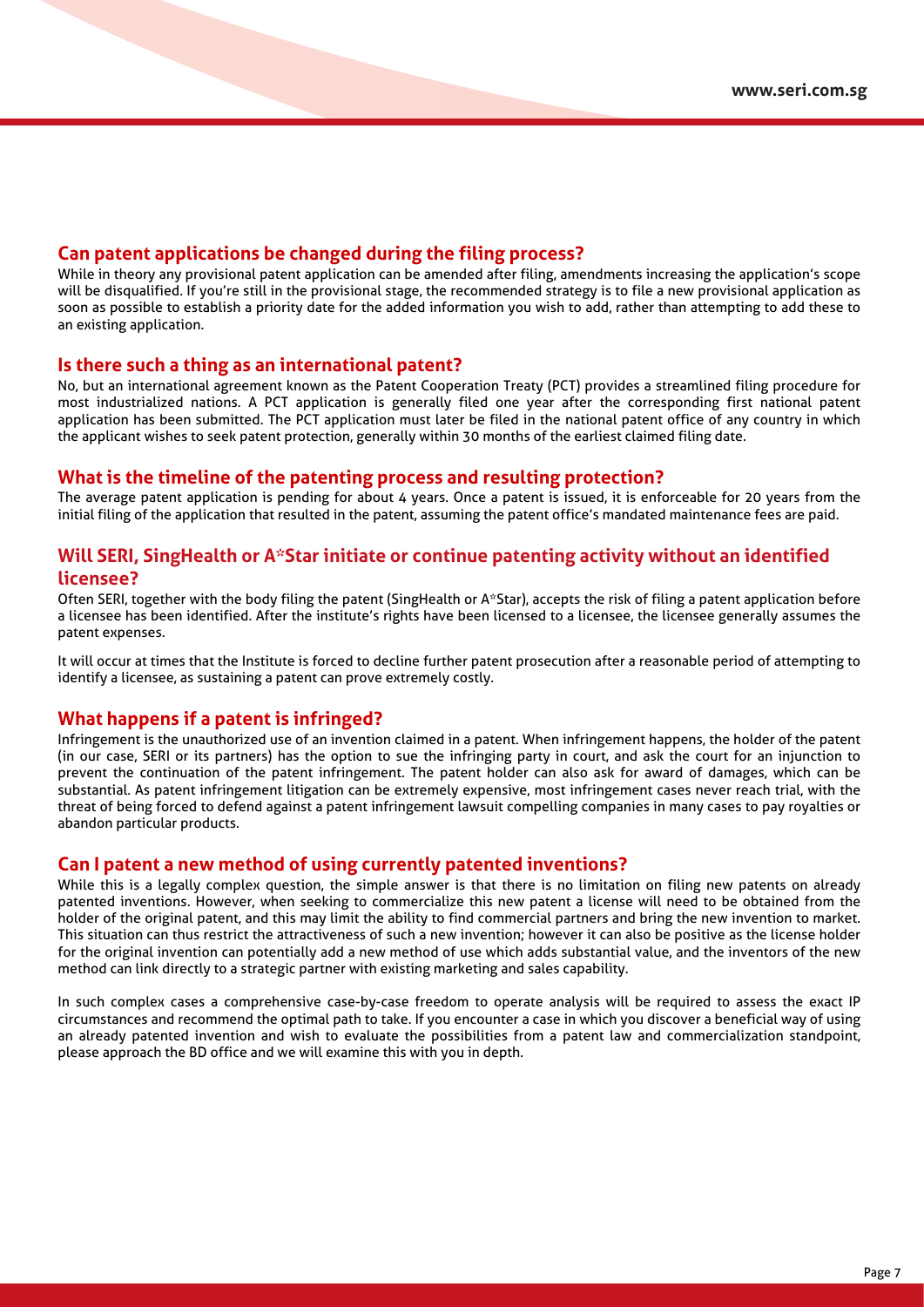## **6. OWNERSHIP OF INTELLECTUAL PROPERTY**

#### **What is intellectual property?**

Intellectual property is an invention and/or material that may be protected under patent, trademark and/or copyright laws.

#### **What's the difference between patent ownership and inventorship?**

Inventorship is a legal concept that is assessed by meeting the requirements to be an inventor: having made an inventive contribution to the invention which is described in the patent. The concept of ownership, however, relates to who actually owns the legal rights associated with the patent. Often, especially in a university or a corporate setting, the institution and not the inventor is the patent owner.

#### **Who owns what I create?**

Ownership depends on the employment status of the invention's creators. Considerations include:

- What is the source of the funds or resources used to produce the invention?
- What was the employment status of the creators at the time the intellectual property was made?
- What are the terms of any agreement related to the creation of the intellectual property?

Inventions made by a SERI employee as part of his or her work at the institute belongs to SingHealth. However, as mentioned above, if you're collaborating on a project with a researcher from another institution, additional owners may also be in place. If in doubt regarding who owns IP based on your work, it is best to contact the BD office for advice.

#### **Should I list visiting scientists on my Invention Disclosure?**

All contributors to the ideas leading to a discovery or invention should be mentioned in your disclosure, even if they are not SERI employees. The BD office, along with SingHealth or A\*Star IP office and patent agents, will determine the rights of such persons and institutions.

It is highly important to discuss all working relationships (preferably before they begin) with the BD office to understand the implications for any subsequent inventions.

#### **Can a student contribute to an invention?**

Yes, a student can even be the sole contributor or inventor. As a ground rule, ownership of an invention made by a student lies with the student. Ownership may, however, lie elsewhere if the invention was made by a student in a capacity as a SERI employee, as a trainee, or if the rights to his or her inventions have been assigned as part of the conditions for joining a sponsored research project. A further special case in which attention should be paid is when a student is working at SERI on a visit from another institution.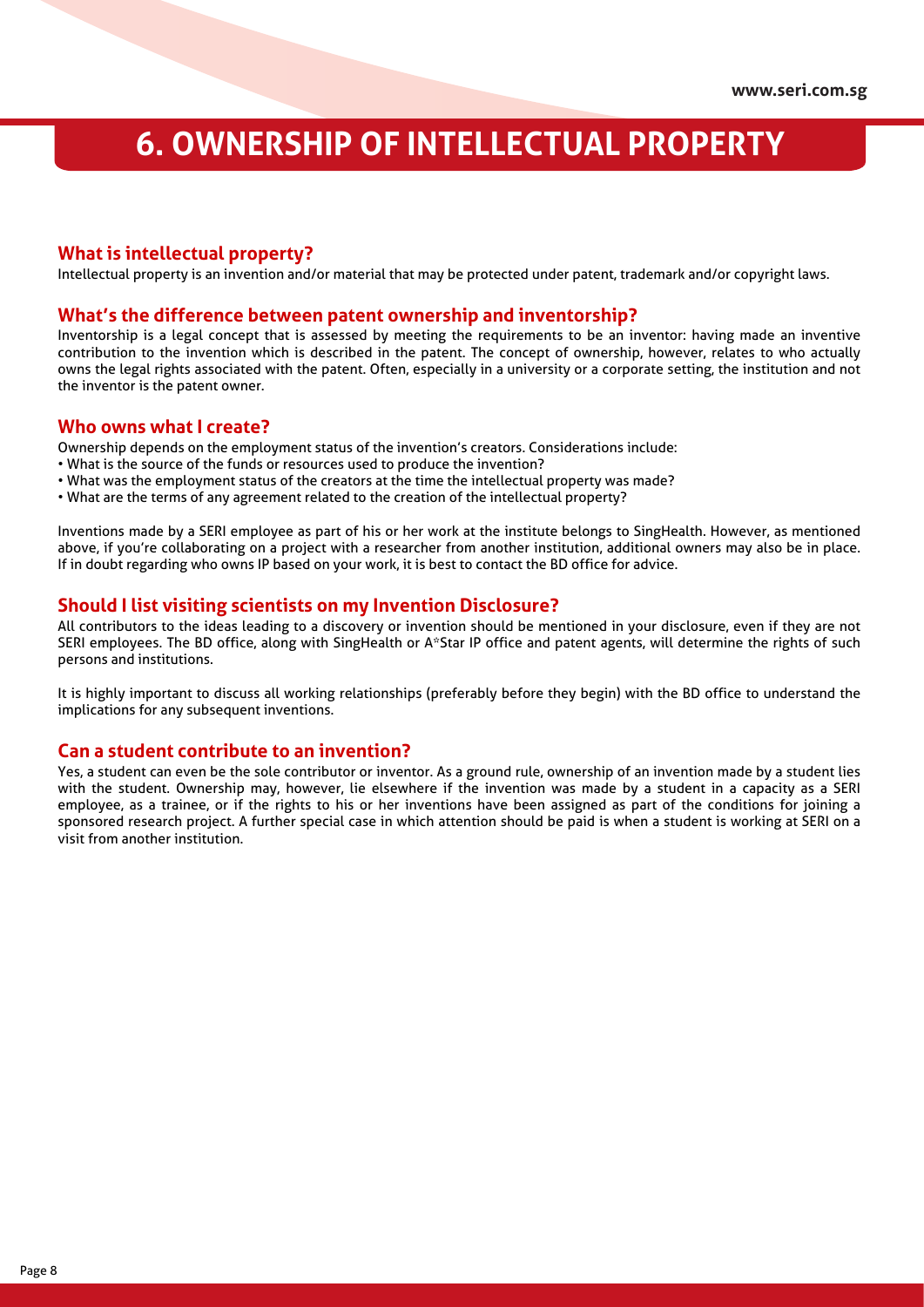## **7. COMMERCIALIZATION**

#### **What are the typical steps in a commercialization process?**

Usually a patent application is filed before any marketing of the technology takes place. Often a period of maturing or validating the invention will take place prior to or simultaneously with any marketing of the invention. Once a licensee is found, the BD office negotiates an agreement for the use of the invention and subsequently monitors the agreement on behalf of the Institute.

#### **How does the BD office market my inventions?**

The BD office uses many sources and strategies to identify potential licensees and market inventions, including proactive approaches to relevant companies, distribution of technology offer documents, and presentations at conferences. Many times existing relationships of the inventors, the BD office and its staff, and other researchers are highly useful in marketing an invention. Various types of market research can also assist in identifying prospective companies.

#### **How can I assist in marketing my invention?**

Your active involvement can significantly improve the chances of matching an invention to an outside company. Your research and consulting relationships are often helpful in both identifying potential licensees and technology champions within companies. Former students and colleagues are also a good source for leads. Once interested companies are identified, the inventor is the best person to describe the details of the invention and its technical advantages.

The most successful technology transfer results are obtained when the inventor and the BD office staff member work together as a team to market and promote use of the invention.

#### **How long does it take to find a potential licensee and negotiate a license agreement?**

It can take anywhere from a phone call to years to locate the right licensee. This usually depends on the attractiveness of the invention and the size and stage of development of the market.

#### **What is a license agreement?**

A license is permission granted by the owner of intellectual property that allows another party to act under all or some of the owner's rights, usually under a written license agreement. License agreements typically describe the rights and responsibilities related to the use and exploitation of intellectual property.

#### **Can there be more than one licensee?**

Yes, an invention can be licensed to multiple licensees, either non-exclusively to several companies or exclusively to several companies, each only for a unique field-of-use (application) or geography.

#### **What is a start-up and why choose to create one?**

A start-up is a new business entity formed to commercialize one or more related intellectual properties. Forming a start-up business is an alternative to licensing the invention to an existing company. A few key factors when considering a start-up company are:

- Development risk: Large companies in established industries are often unwilling to take the risk on an unproven technology.
- Development costs versus investment return.
- Can the investors in the start-up obtain their needed rates of return?

• Potential for multiple products or services from the same platform technology: few companies survive on one product alone.

- Sufficiently large competitive advantage and target market
- Potential revenues sufficient to sustain and grow a company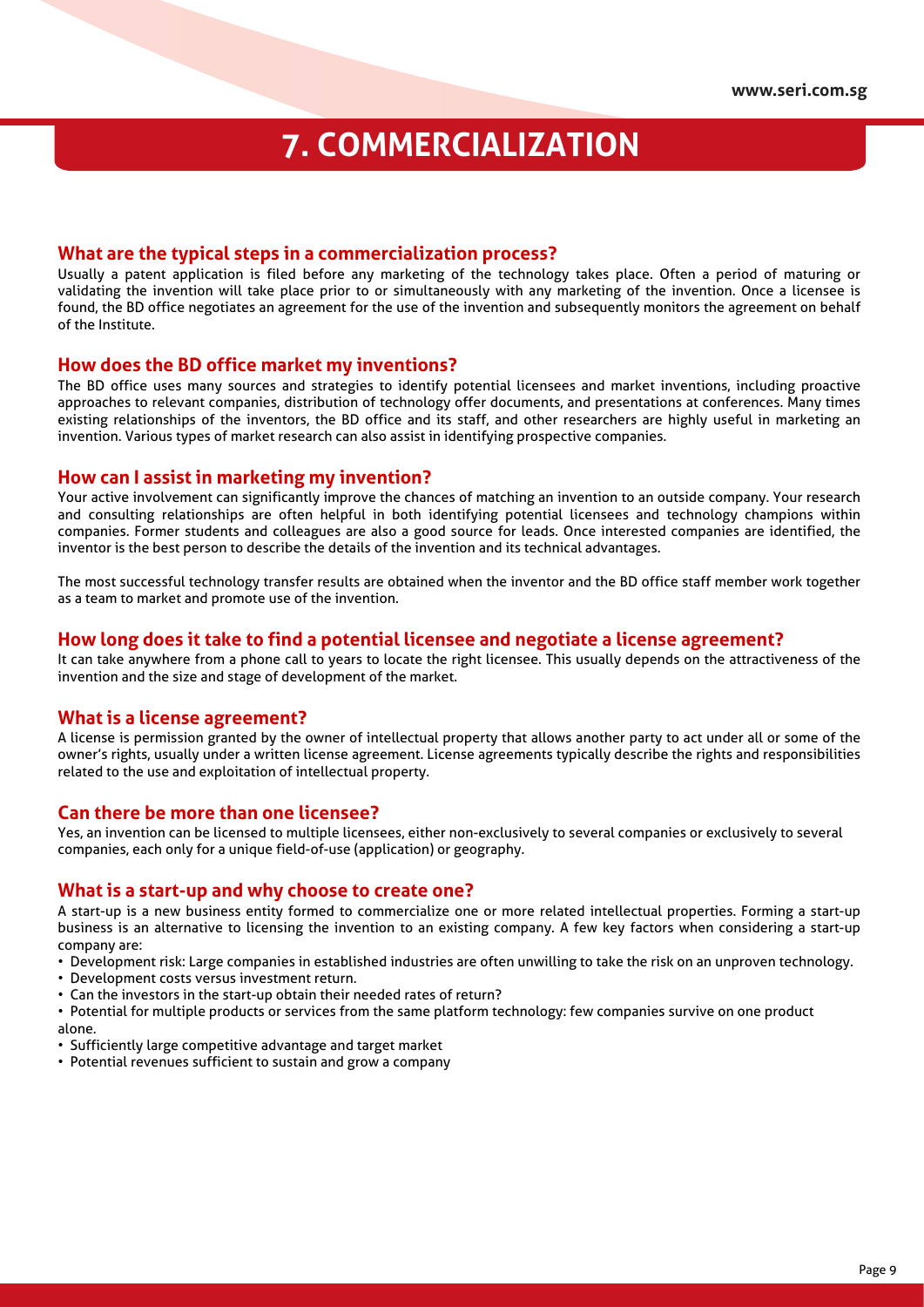#### **Who decides whether to form a start-up?**

The choice to establish a new company for commercializing intellectual property is a joint decision made by the BD office, the inventor(s) and the SERI leadership. If a new business start-up is chosen as the preferred commercialization path, the BD office will assists you and the other founders in meeting investors, consultants, and entrepreneurs to help you in founding and developing the company.

As start-up companies spun-off at SERI will be based on technology developed at the Institute, the BD office will negotiate with a company representative to grant a technology license to the new company.

It is wise for inventors to have agreements regarding their roles with the start-up reviewed by their own counsel to ensure that all personal ramifications — including taxation and liabilities — are clearly understood.

#### **What can I expect to gain if my IP is licensed?**

According to the SingHealth IP policy, a share of any surplus financial return from a license (following deduction of patenting and overhead costs) is provided to the inventor(s) and to the Institute. In addition, inventors enjoy the satisfaction of knowing their inventions are being deployed for the benefit of patients in Singapore and in other countries. New and enhanced relationships with businesses are another outcome that can augment one's teaching, research and consulting.

#### **What is the relationship between an inventor and a licensee, and how much of my time will it require?**

Most licensees need some active assistance by the inventor to facilitate the product development of their invention. This can range from infrequent, informal contacts to a more formal consulting relationship. Working with a new business start-up can require substantially more time, depending on your role in, or with, the company and your continuing role within SERI or SNEC. Please be mindful of potential positions of conflict of interest which may arise from personal consulting activities.

#### **What revenues are generated for SERI if commercialization is successful?**

Most licenses have licensing fees that can be very modest (for start-ups or situations in which the value of the license is deemed to warrant a modest license fee) or can reach sums many times that. Royalties on the eventual sales of the licensed products can generate similar or greater revenues, although this usually takes years to occur. Equity, if included in a license, can yield similar returns, but only if a successful equity liquidation event (public equity offering or a sale of the company) occurs.

Most licenses do not yield substantial revenues. A recent study of licenses at U.S. universities demonstrated that only 1% of all licenses yield more than 1 million dollars. However, the rewards of an invention reaching the market are often more significant than the financial considerations alone.

#### **What will happen to my invention if the start-up Company or licensee is unsuccessful? Can the invention be licensed to another entity?**

Licenses typically include performance milestones that, if unmet, can result in termination. This allows for subsequent licensing to another business. However, time delays and other considerations can hinder this re-licensing.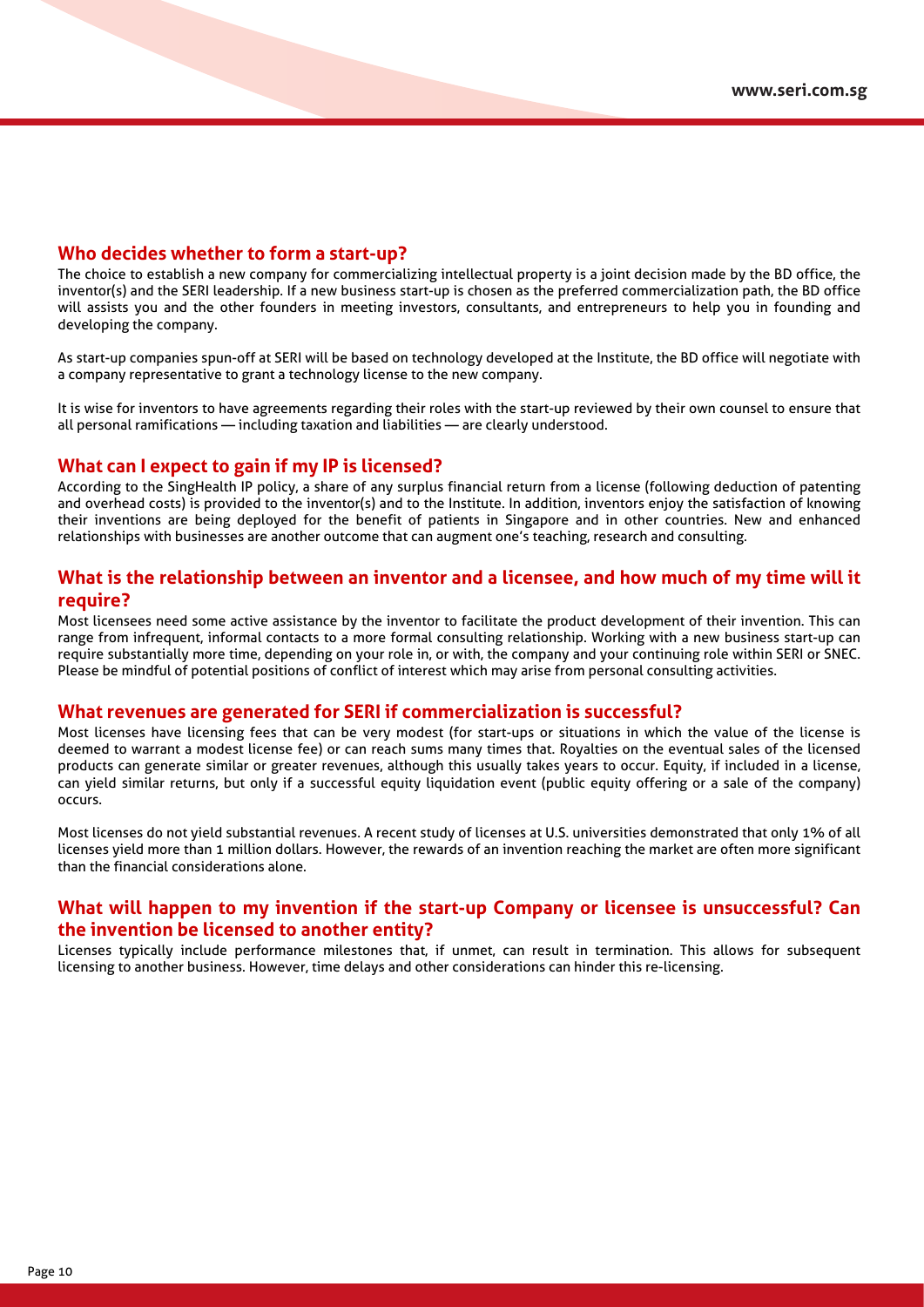### **8. RESEARCH AGREEMENTS**

**Discussion between the PI and research leader and the BD office** regarding the risks and benefits associated with research collaboration is essential at an early stage to help clarify the crucial issues, expedite the process and ensure agreement. This will ensure the Institution's interests are kept from initiation of the work all through until the fruits stemming from it are reaped. This discussion will cover several important issues:

o Who developed the proposal

- o The scope of work
	- What the work will entail
	- Who will be doing what, and who brings what to the collaboration
	- Whether the work is part of a long term research strategy
- o The location in which the work will be carried out
- o Share of work
	- Who is involved in the research and what their participation is

o What relationship (if any) does the work have with similar projects taking place or due to take place at SERI?

- o Funding
	- Who is the body funding this research, on all sides
	- The cost / price of the research activity and sub-activities (if known)
	- Whether there are any other parties providing funding, materials or otherwise
- o Intellectual property (IP)
	- Whether the work relies on SERI's IP or know-how
	- Whether any third party-owned IP or materials may be required
	- Whether novel or commercially viable IP is likely to arise
- o Whether there is any clinical activity associated with the project

o Whether research involves use of human tissue

Any kind of research collaboration, including confidential discussions with another party, exchange of materials, or any other research related activity, may well require a contract to be put in place before the collaboration begins. SERI serves as the entity governing all research conducted at SERI and SNEC, and the SERI Admin office is tasked with the oversight to ensure that legal due diligence is observed prior to the conduct of any research activities at SERI and SNEC. Consequently, all research agreements (e.g. non-disclosure/ confidentiality agreements, research collaborative agreements, material transfer agreements, clinical trial agreements) must be reviewed by the SERI Admin office.

All negotiations with the collaborating party which touch upon the topics highlighted above should involve, at the least, the PI, the SERI Admin office and BD office representative.

Research contract negotiations undertaken by SERI will always attempt to establish an IP and revenue sharing position that is both **proportionate, and appropriate** to the nature of the collaboration in research activities, including time, funds and facilities, among others.

As some research agreement templates in Singapore defer the determination of IP ownership and revenue sharing until the end of the collaboration, collaborative research activities (especially when carried out in discussion or communication with the external collaborators), should be meticulously recorded in order to allow subsequent justification of IP ownership and revenue sharing demands.

Research collaboration reviews tend to focus on a few key areas, examples of which are:

**Intellectual Property:** Often the most contentious issue in an agreement, SERI will always try to ensure the rights of its researchers are protected with regard to future use of IP, and that any commercial benefit to be derived from the IP is shared proportionally to the contribution made by SERI staff. Care will always be taken to balance any commercial advantage against the academic benefits of carrying out an activity, in achieving the best deal possible for the Institute and the researcher(s).

**Publication rights:** The cornerstone of academic research is the right to publicly disseminate the outcomes of research. Whilst on occasion there may be good reason to delay or restrict publication (e.g. confidentiality, the patenting process, or arrangements with collaborators), SERI always seeks to protect this fundamental right in its research agreements. This right to publish is also linked to the Institute's academic mission and how it classifies its research activity.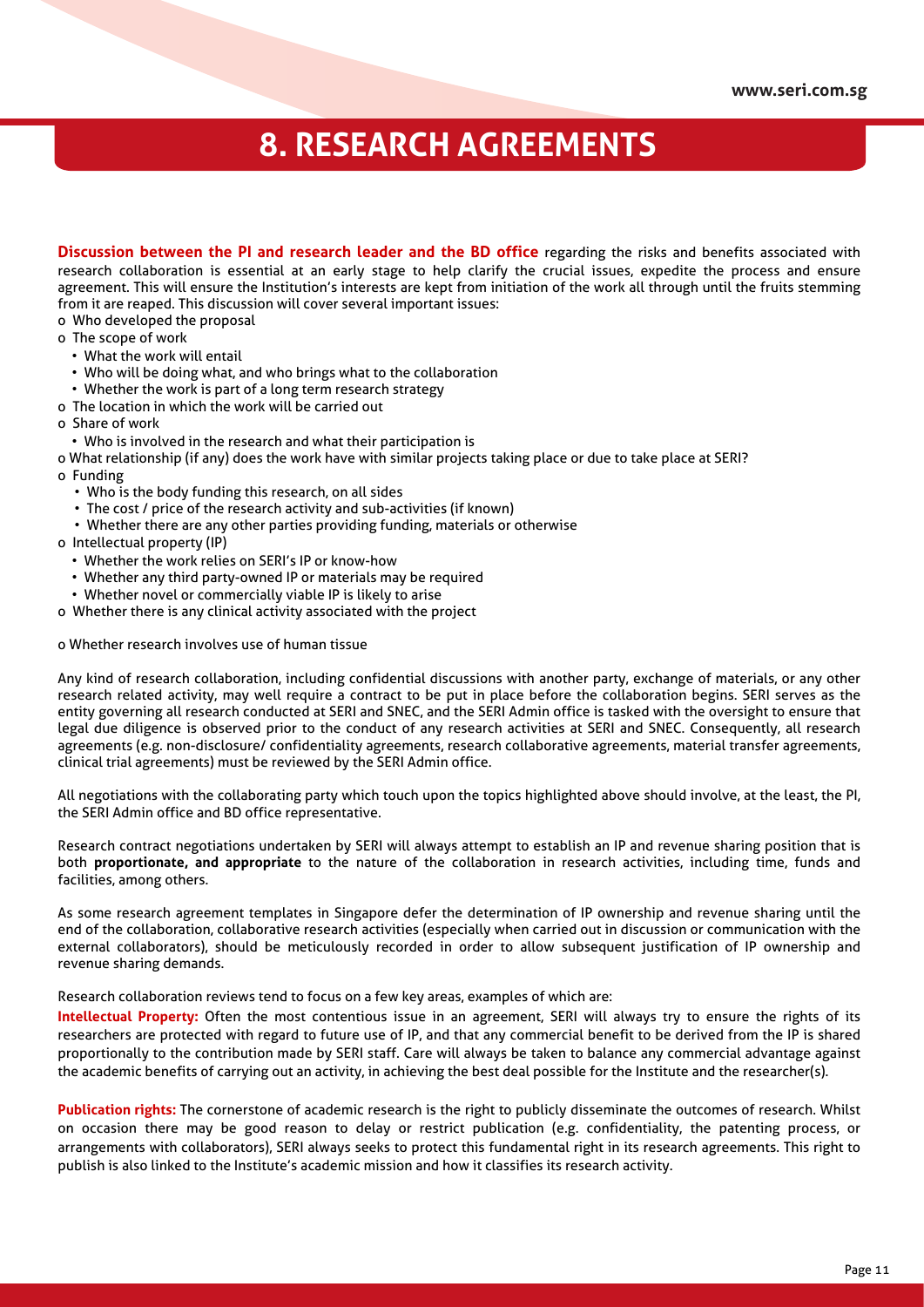#### **Can I use material or intellectual property from others in my research?**

Yes, but it is important to document carefully the date and conditions of use so that we can determine if this use may influence the commercialization potential of your subsequent research results. If you wish to obtain materials from outside collaborators, an incoming Material Transfer Agreement (MTA) should be completed. MTAs are used for incoming and outgoing materials, and describe the terms under which researchers and outside researchers may share materials, typically for research or evaluation purposes. Intellectual property rights can be endangered if materials are used without a proper MTA.

For more information on MTAs, please contact either the SERI BD or Admin office.

#### **Will I be able to share material, research tools or intellectual property with others to further their research?**

Yes. However, it is imperative to carefully document items that are to be shared with others and the conditions of use. If you wish to send materials to an outside collaborator, an outgoing MTA should be completed for this purpose. It may also be necessary to have a Non-Disclosure Agreement completed to protect your research results or intellectual property. Please contact the BD office for more information.

#### **What rights does a research sponsor or collaborator have to any discoveries which stem from my research? What rights do I have?**

The Research Collaboration Agreement (RCA) signed with your collaborator or sponsor should specify the rights of both parties regarding intellectual property and potential revenue sharing, and depend, among other factors, on the party funding the research, existing IP and/or materials on which the collaboration is based, and the facilities in which this is conducted. The sponsor may have rights to obtain a license to the intellectual property arising from the research. However, the sponsor will not have contractual rights to discoveries which are clearly outside of the scope of the research. Therefore, it is important to define the scope of work within a research agreement and the companies' "field of use".

For help to draft and negotiate research agreements please contact the BD office, which will assist, in close consultation with the SERI Admin and the SingHealth Legal offices.

For more information on RCAs, please contact either the SERI BD or Admin office.

#### **What are NDAs? How are they used at SERI?**

**Non-Disclosure Agreements (NDAs)** are often used to protect the confidentiality of an invention during evaluation by potential licensees as well as when exploring the viability of research proposals. SERI frequently enters into NDAs for the purpose of sharing proprietary information with someone external to the institute. Two-way NDAs also protect proprietary information of third parties that SERI researchers need to review in order to conduct research or evaluate research opportunities. It is **strongly advised** that an NDA is signed before any IP or other sensitive information is disclosed in any communications with other parties.

For more information on NDAs, please contact either the SERI BD or Admin office.